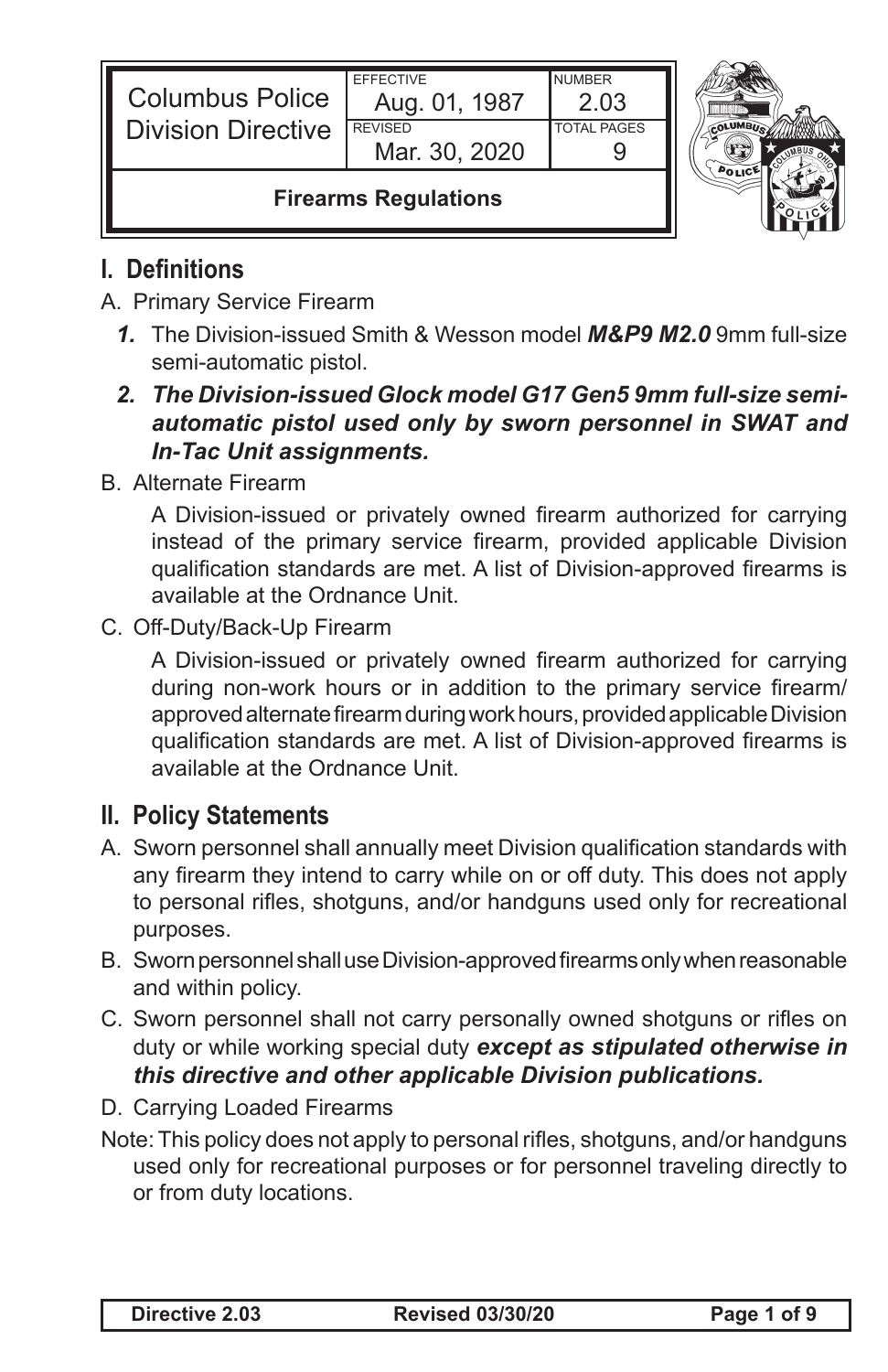- 1. Within the City of Columbus
	- a. Full-time sworn personnel shall carry a loaded authorized firearm at all times with the following exceptions:
		- (1) When it would be a violation of law
		- (2) When it would be impractical
		- (3) When ordered not to by a competent authority, such as a court, or not permitted to by Division policy or restrictions
		- Note: Justification for not carrying a firearm shall be required. In the State of Ohio, an establishment serving the public cannot prohibit or restrict sworn personnel from carrying an authorized firearm on the premises.
- 2. Outside of the City of Columbus
	- a. On-duty sworn personnel shall carry a loaded authorized firearm at all times with the following exceptions:
		- (1) When it would be a violation of law
		- (2) When it would be impractical
		- (3) When ordered not to by a competent authority, such as a court, or not permitted to by Division policy, travel regulations, or restrictions
		- Note: Justification for not carrying a firearm shall be required. In the State of Ohio, an establishment serving the public cannot prohibit or restrict sworn personnel from carrying an authorized firearm on the premises.
	- b. Off-duty sworn personnel are authorized (but not required) to carry a firearm unless one of the exceptions listed in Section II,D,2,a applies.
- E. When required or authorized to carry a firearm, sworn personnel shall carry and use only those firearms and ammunition that have been approved by the Chief of Police, and with which they have satisfied the qualification standards established by the Division of Police and the Ohio Peace Officers Training Commission.
	- 1. By March 1st of each year, Ordnance Unit personnel shall review the Approved Firearms & Ammunition List and send it through the chain of command to the Chief of Police for final approval.
- F. Sworn personnel in uniform shall carry only the Division-issued full-size primary service firearm as the primary firearm unless otherwise authorized by the Chief of Police.
	- 1. Sworn personnel who are currently issued both full-size and compact service firearms may carry the compact on the duty belt while in uniform, provided they have qualified on the state-mandated (OPOTA) course. For example, a detective issued both firearms may wear the compact while working special duty if the detective has qualified with it on the OPOTA course.
	- 2. Sworn personnel at the rank of lieutenant or above, when wearing the blouse, may carry an authorized alternate firearm in a concealed manner.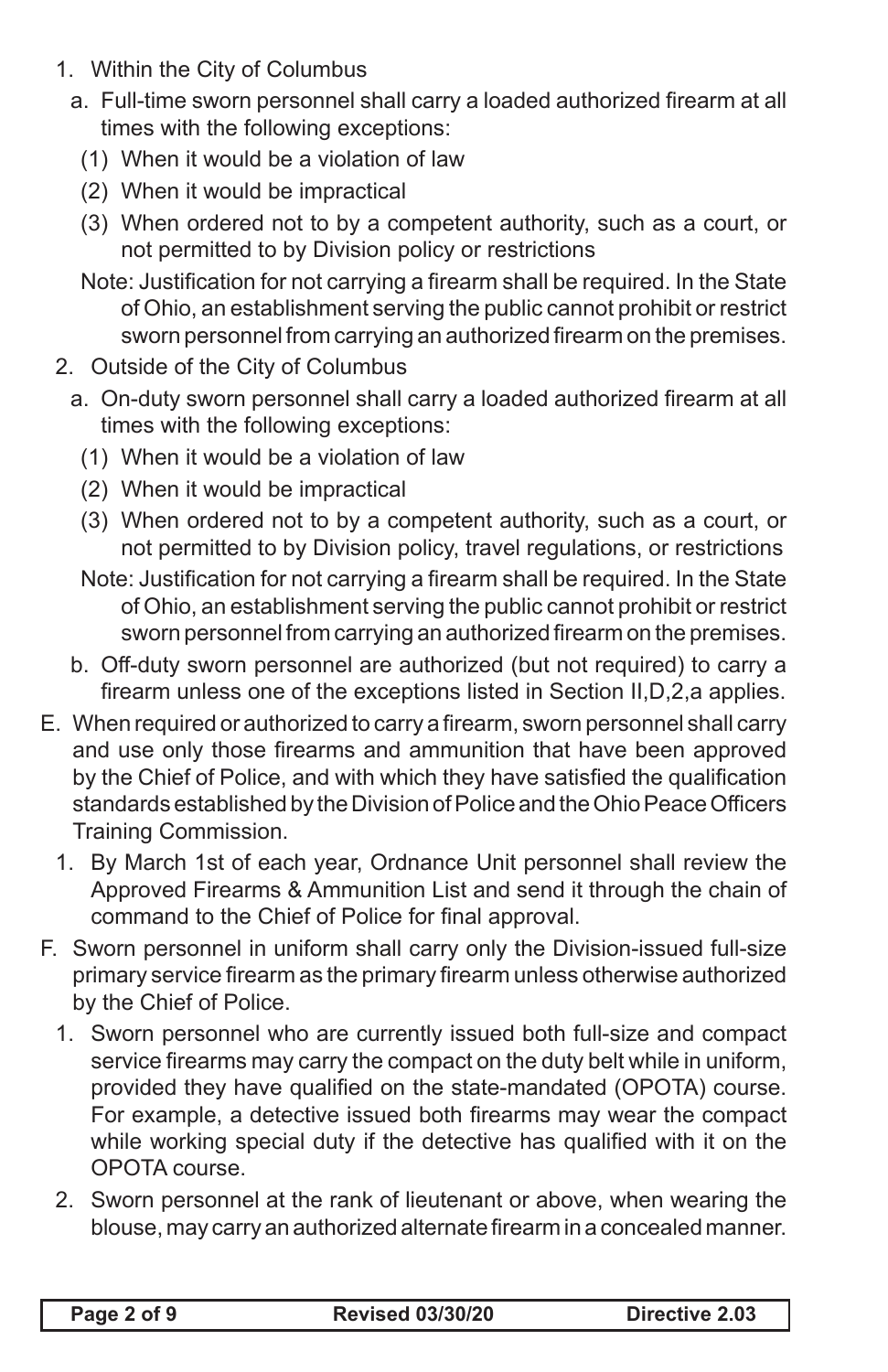- G. Sworn personnel shall not carry a loaded firearm within a court building or courtroom when attending court on any personal/private matter unless prior approval is obtained from the Judge, Magistrate, or Jury Commissioner (if on jury duty).
- H. Sworn personnel shall be given the opportunity to qualify up to three authorized alternate or off-duty/back-up firearms. An annual maximum of up to 450 rounds shall be provided by the City for the purposes of qualifying with those approved firearms. Once personnel have qualified, no more rounds shall be allocated for that firearm.

### I. *Practice Round Allotments*

- *1.* For the primary service firearm, sworn personnel shall be allotted a weekly maximum of 50 practice rounds provided by the City.
- *2.* For authorized alternate or off-duty/back-up firearms, a semi-annual maximum allotment of 50 practice rounds shall be provided by the City.
- Note: The practice rounds available are .45, .40, .38 Special, and 9mm ammunition only.

### *3. For authorized patrol rifles, a biweekly maximum allotment of 60 practice rounds of 5.56mm ammunition shall be provided by the City.*

- J. On-duty sworn personnel shall carry primary or alternate firearm(s) authorized for carry in a concealed manner except when in uniform, inside a police facility, or otherwise readily identifiable as an officer.
- K. On-duty sworn personnel shall carry off-duty/back-up firearm(s) authorized for carry in a concealed manner.
- L. Carrving or using a firearm while under the influence of alcohol or drugs, or consuming alcohol at a D-permit establishment or in an open-air arena for which a permit of that nature has been issued, is a violation of law.
- Note: The Ohio Department of Commerce, Division of Liquor Control, maintains a database of permit holders on its website (https://com.ohio.gov/liqr).
- M. Sworn personnel off duty, out of uniform, and carrying an authorized firearm shall have it within their immediate control unless it would be a violation of law or this directive.
- N. Only Ordnance Unit personnel may repair or alter any *authorized* firearm *carried for a law enforcement purpose*.
- O. Sworn personnel may use an approved rail-mounted light and holster for the primary service firearm, both on and off duty, upon training and qualification conducted by Ordnance Unit personnel.
- P. Testing, evaluating, and any required "breaking in" of all firearms, chemical agents, intermediate weapons, and any accessory to these weapon systems are to be conducted under supervision by the appropriate Training Bureau personnel. Requests for any new firearms, chemical agents, intermediate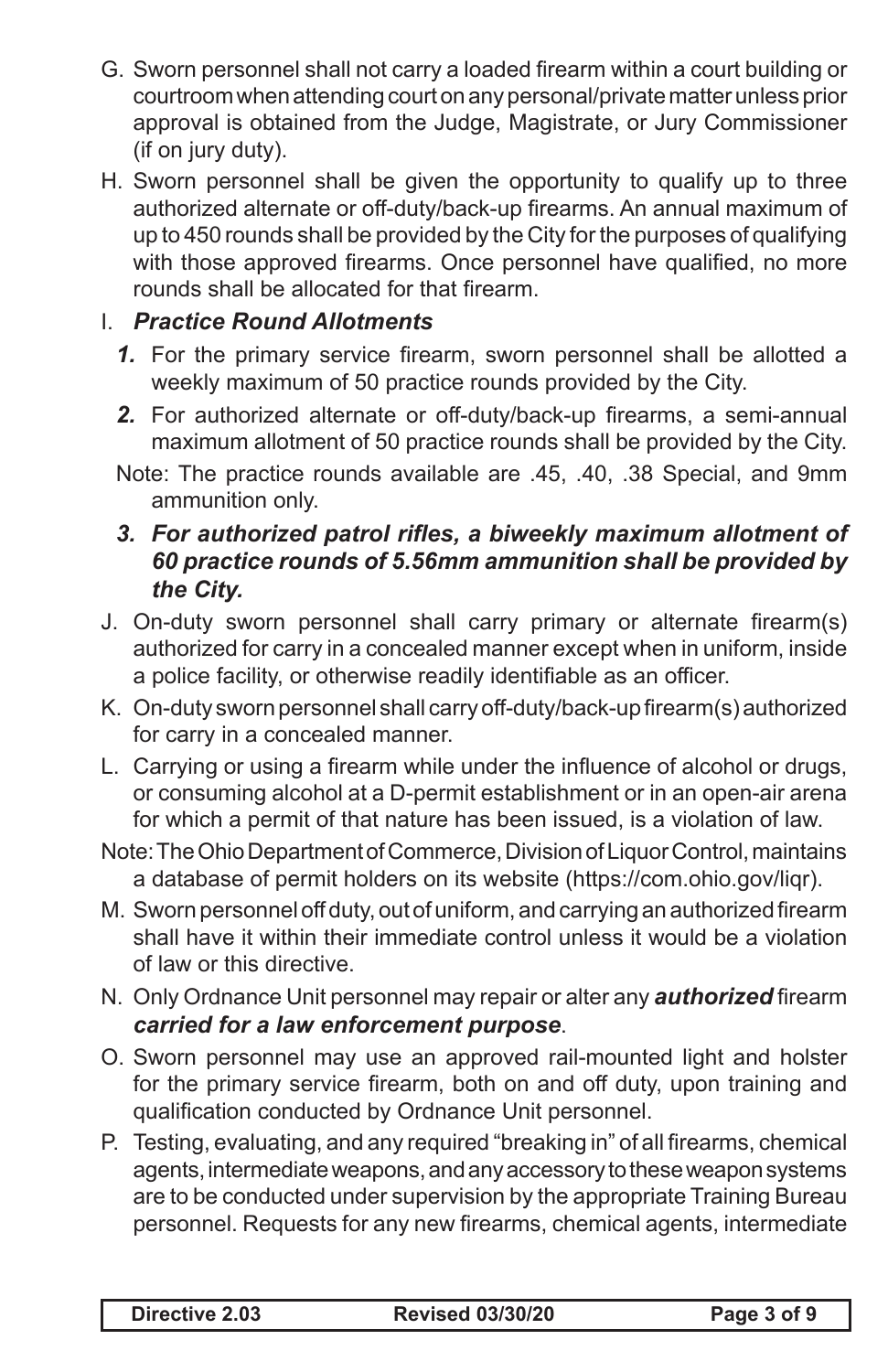weapons, and accessories to these weapon systems will include the recommendation of Training Bureau personnel prior to being submitted to the Chief of Police for final approval.

- Q. Sworn personnel working in plainclothes shall carry the primary service firearm or an authorized alternate firearm when on duty or working special duty unless otherwise approved by the Chief of Police.
- R. Sergeants and officers returning to a uniformed assignment shall return any Division-issued alternate firearm to the Ordnance Unit.
- S. Sworn personnel working in units with specialty firearms shall return all issued firearms to the Ordnance Unit when the officer to whom the firearm is issued departs the unit *(unless the new assignment uses the same firearm and prior notification is made to the Ordnance Unit)*, relinquishes the firearm for any reason, or is otherwise ordered. Any supervisor with an issued shotgun shall return the shotgun to the Ordnance Unit upon transfer to a non-uniformed assignment.
- T. Shotgun
	- 1. Sworn personnel shall annually complete a familiarization class with the shotgun *duringtheshotgunqualificationphase.Sworn personnel in SWAT Unit, In-Tac Unit, and uniformed assignments shall annually qualify with the shotgun.*
	- 2. Only sworn personnel who have qualified with the shotgun shall be permitted to carry one.
	- 3. Personnel who have not qualified with a shotgun shall not deploy, carry, or use the shotgun except under the most critical circumstances.
- U. Patrol Rifle
	- 1. Only sworn personnel trained and certified as a Patrol Rifle Officer (PRO) shall carry the patrol rifle.
	- 2. Sworn personnel shall refer to the *"Equipment" section of the Patrol SOP* for further instructions.
	- 3. PROs who transfer from Patrol to a non-*Patrol assignment* may *continue carrying* their *Division-issued or approved personally owned* patrol rifle *on duty in accordance with all PRO Program policies* when written permission is given from the involved personnel's deputy chief.
	- 4. *Sworn p*ersonnel who have not qualified with a patrol rifle shall not carry, *deploy,* or use the patrol rifle except under the most critical circumstances.
	- *5. Sworn personnel shall not deploy the patrol rifle while working special duty except when its use is reasonable and in response to a critical incident.*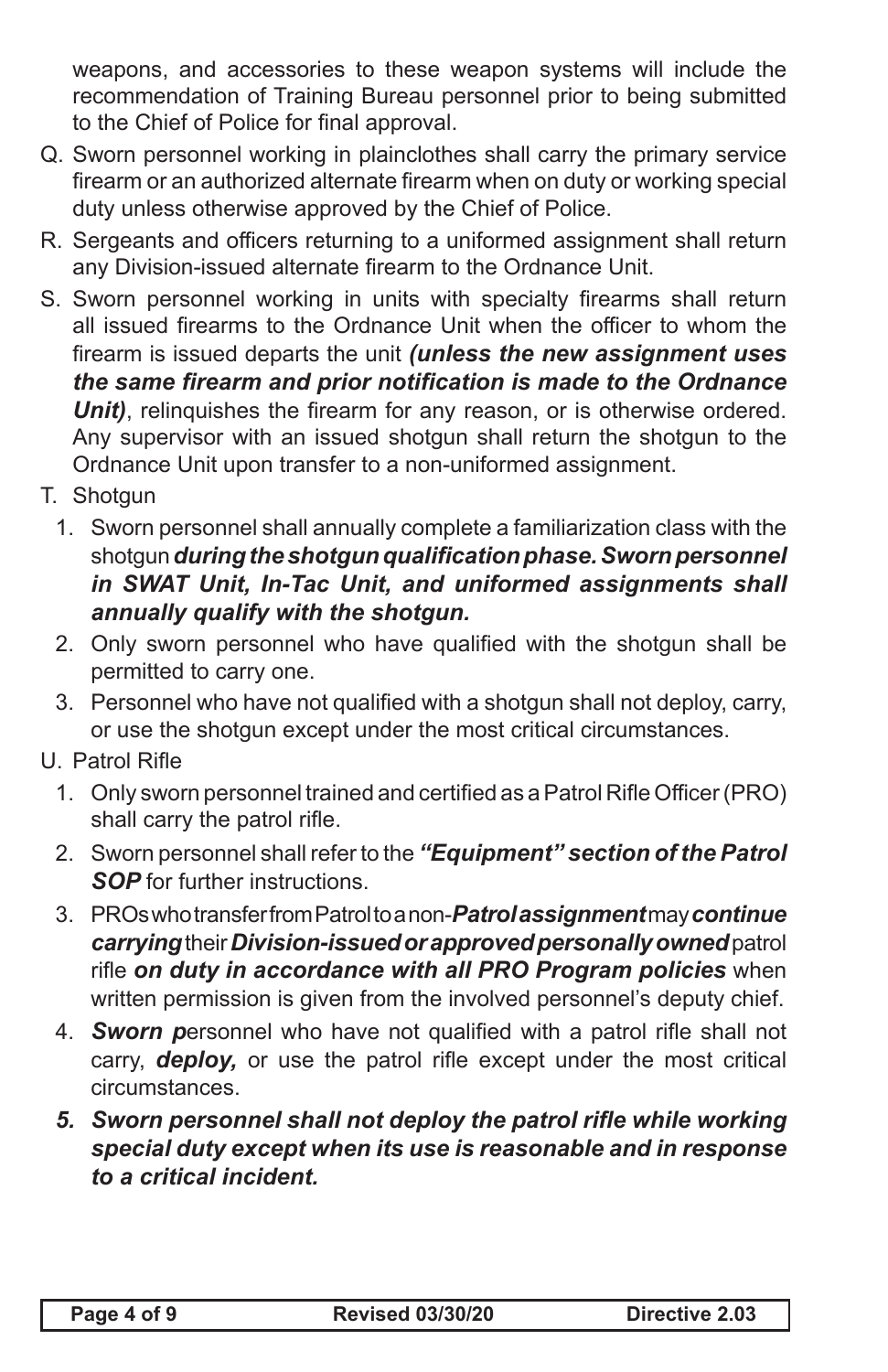- *6. Any violation from the patrol rifle policies established in this directive and other applicable Division publications shall result in immediate removal from the PRO Program and may result in disciplinary action.*
- *7. Ordnance Unit personnel shall notify the involved personnel's chain of command when personnel are removed from the PRO Program.*

V. Authorization to carry an alternate firearm may be terminated at any time.

- W. Failure to Qualify with a Firearm
	- 1. Failure to qualify with the primary service firearm by satisfying the firearms qualification standards as established by the State of Ohio:
		- a. Sworn personnel who fail to qualify with the primary service firearm in three attempts during the first qualification session of each required course/phase shall receive from Ordnance Unit personnel a written order from the Chief:
			- (1) To surrender their primary service firearm*,*
			- (2) Not to wear their uniform*,*
			- (3) Not to take any police action on or off duty*,*
			- (4) Not to work special duty*,*
			- (5) Not to carry any firearm on duty*, and*
			- (6) The date of their next qualification session.
		- b. Ordnance Unit personnel shall place the original written order in the employee's firearms file and shall email copies of the order to the involved employee's bureau commander/manager and deputy chief.
		- c. The immediate supervisor of sworn personnel failing to qualify shall be immediately notified. The supervisor of uniformed personnel driving a marked police vehicle shall make arrangements to have the officer and marked police vehicle transported to the duty station.
		- d. Sworn personnel who have been required to surrender their primary service firearm due to the failure to qualify may contact their deputy chief and request that the Chief of Police return the firearm to them.
		- e. Sworn personnel shall be allowed a total of three qualification sessions of three attempts each. Personnel failing to qualify by the completion of these sessions shall receive a written order advising them that they have seven days in which to qualify on their own time. Failure to qualify during that time shall be cause for disciplinary action.
		- f. Sworn personnel beginning a qualification session shall not cease their attempt(s) until minimum qualification standards are met. If circumstances dictate that sworn personnel need to mark off during a qualification session, upon reporting for regular duty, sworn personnel shall immediately schedule a time to qualify and will be allotted the remaining number of attempt(s) in the original qualification session.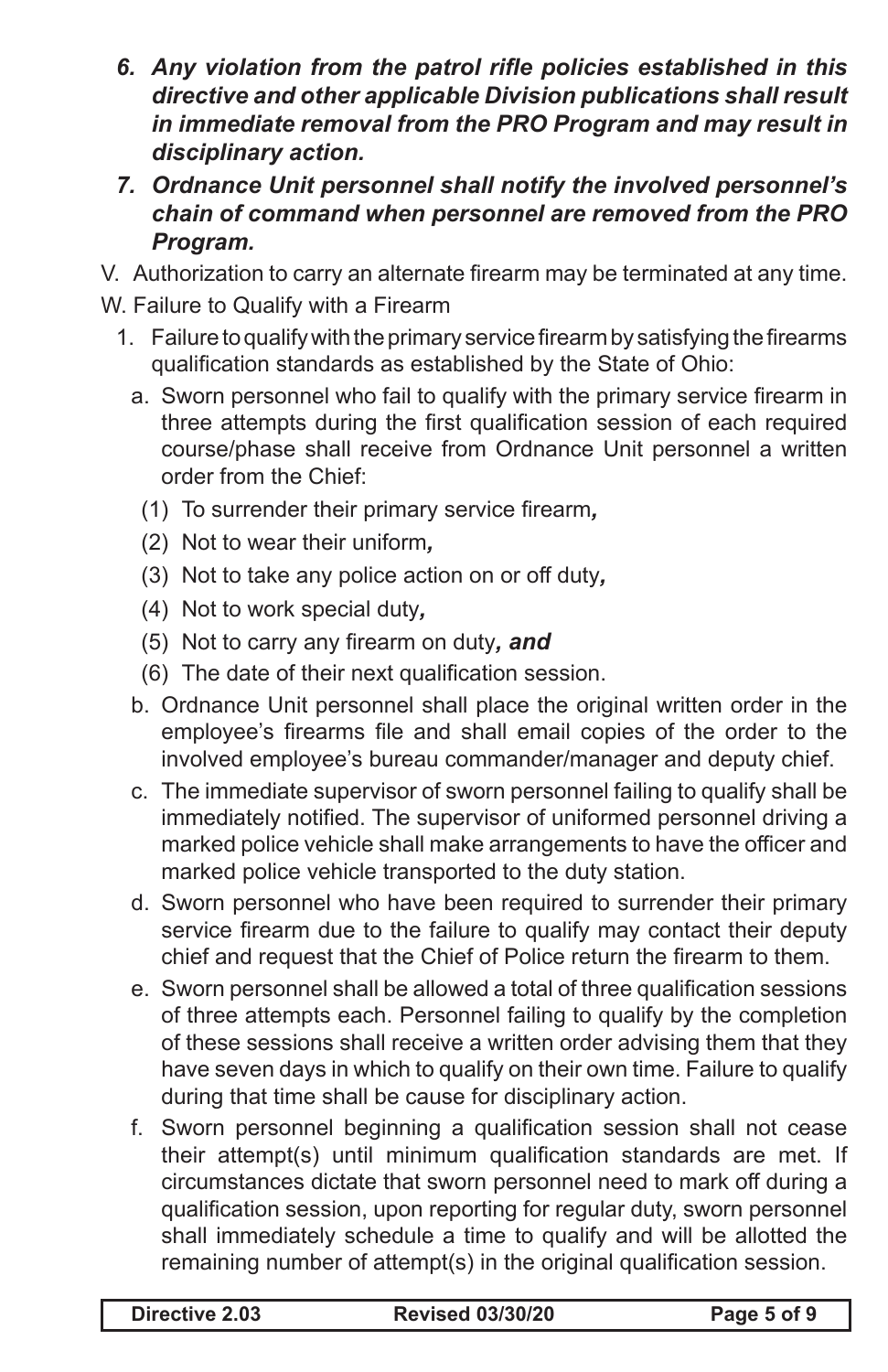- g. Sworn personnel who fail to qualify in three attempts during the first qualification session shall be provided remedial training prior to any further attempts to qualify. This training can range from verbal instruction up to and including regimented firing of the qualification course. The contents of the remedial training will be at the discretion of Ordnance Unit personnel based on the needs of each involved person. Sworn personnel that have failed to qualify by the conclusion of the first session will be scheduled to attend firearm technical skills development.
- 2. Failure to Qualify with a Division-Approved Alternate and/or Off-Duty/ Back-Up Firearm
	- a. Sworn personnel who fail to qualify in three attempts during the first qualification session with their Division-approved firearm are prohibited from carrying the firearm until qualifications are met.
	- b. Sworn personnel who fail to qualify with their Division-approved firearm shall surrender the firearm to Ordnance Unit personnel if the firearm is City-owned.
	- c. Sworn personnel shall be allowed a total of three qualification attempts per day during normal Ordnance Unit hours until qualifications are met.
- 3. Failure to Qualify with the Shotgun
	- a. Sworn personnel who fail after three attempts during the first qualification session are prohibited from carrying a shotgun.
	- b. Sworn personnel who do not qualify shall receive from Ordnance Unit personnel a written order from the Chief of Police that prohibits them from carrying the shotgun.
	- c. The original order shall be placed in the employee's firearms file and copies shall be forwarded by email to the involved employee's bureau commander/manager and deputy chief.
	- d. Sworn personnel who fail to qualify with the shotgun shall surrender the shotgun to their immediate supervisor. The supervisor will reassign the shotgun to an officer who is qualified.
	- e. Training shall be provided prior to requalification. Sworn personnel shall be allowed a total of three qualification attempts per day during normal Ordnance Unit hours until qualifications are met.
- 4. Failure to Qualify with *a Division-Approved* Patrol Rifle
	- a. Sworn personnel who fail to qualify in three attempts during the first qualificationsession*with their Division-approved*patrolrifle*shall not* carry*, deploy, or use* the patrol rifle *while on duty* until qualifications are met.
	- b. Sworn personnel who fail to qualify with their *Division-approved* patrol rifle *in subsequent qualification sessions* shall *not carry, deploy, or use the patrol rifle while on duty* until qualifications are met.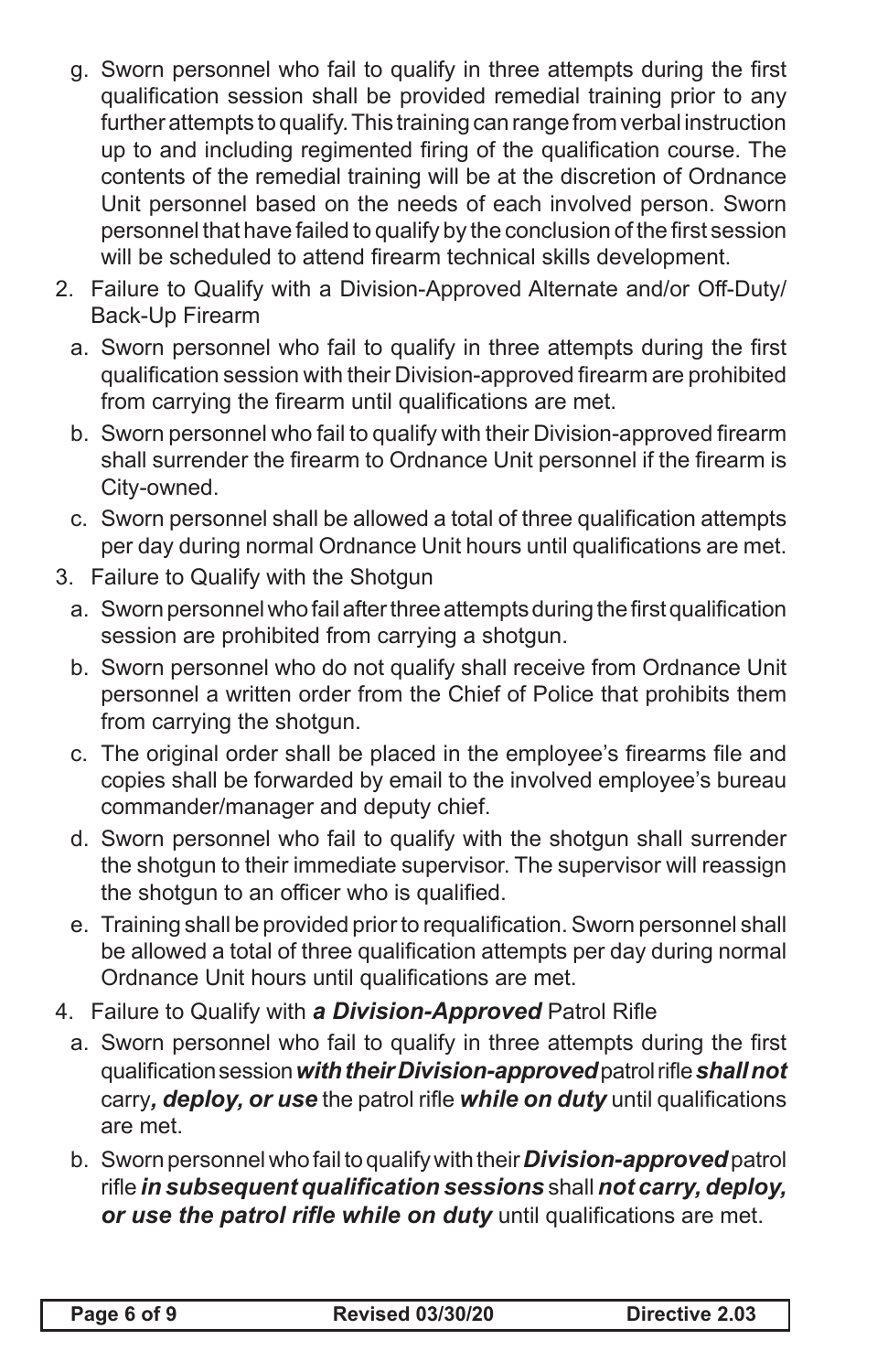- c. Sworn personnel shall be allowed a total of **six qualification sessions,** *consisting of three attempts per session,* during normal Ordnance Unit hours until qualifications are met.
- *d. Sworn personnel who fail to meet the patrol rifle qualification requirements outlined in this directive shall:*
	- *(1) No longer carry, deploy, or use the patrol rifle while on duty;*
	- *(2) Be removed from the PRO Program;*
	- *(3) Reapply for and successfully pass the entire PRO Program class in orderto receive authorization to carry, deploy, or use the patrol rifle while on duty.*
- 5. Failure to Pass the Policy Exam
	- a. Sworn personnel who fail the policy exam shall immediately receive remediation and retraining prior to retaking the exam.
	- b. Sworn personnel who fail the policy exam on the second attempt may be relieved of assignment, provided additional training, and/or subjected to progressive discipline.
- X. Carrying Firearms Aboard Aircraft and into Secured Areas in Airports
	- 1. Sworn personnel shall only be authorized to carry a firearm aboard an aircraft when there is an operational need to immediately be prepared for duty and have the firearm readily accessible.
	- 2. Policies adopted by the Federal Aviation Administration (FAA) impose certain restrictions on sworn personnel traveling with a firearm. These policies are outside the control of the Division of Police and the Columbus Regional Airport Authority Police. In addition to FAA policies, individual airlines may have established restrictions that must be followed.
	- 3. Sworn personnel shall have in their possession:
		- a. The completed Flying Armed Original Letter of Authority, form I-20.132, containing the National Law Enforcement Telecommunications System (NLETS) identifier.
		- b. A copy of the NLETS teletype provided by the Records Section.
		- c. Division-issued badge and identification card.
		- d. Valid State of Ohio Driver License.
		- Note: Present these items at the airline counter and at any additional verification checkpoints. Sworn personnel will be required to sign a log before entering a secured area of the airport. Screeners are required to verify proof of identification and may deny access to secured areas or aircraft until the Division can be contacted.
	- 4. While performing official police duties, on-duty sworn personnel may carry a firearm into secured areas of airports, provided they sign the required log and provide proof of identification to the screeners designated by the airport.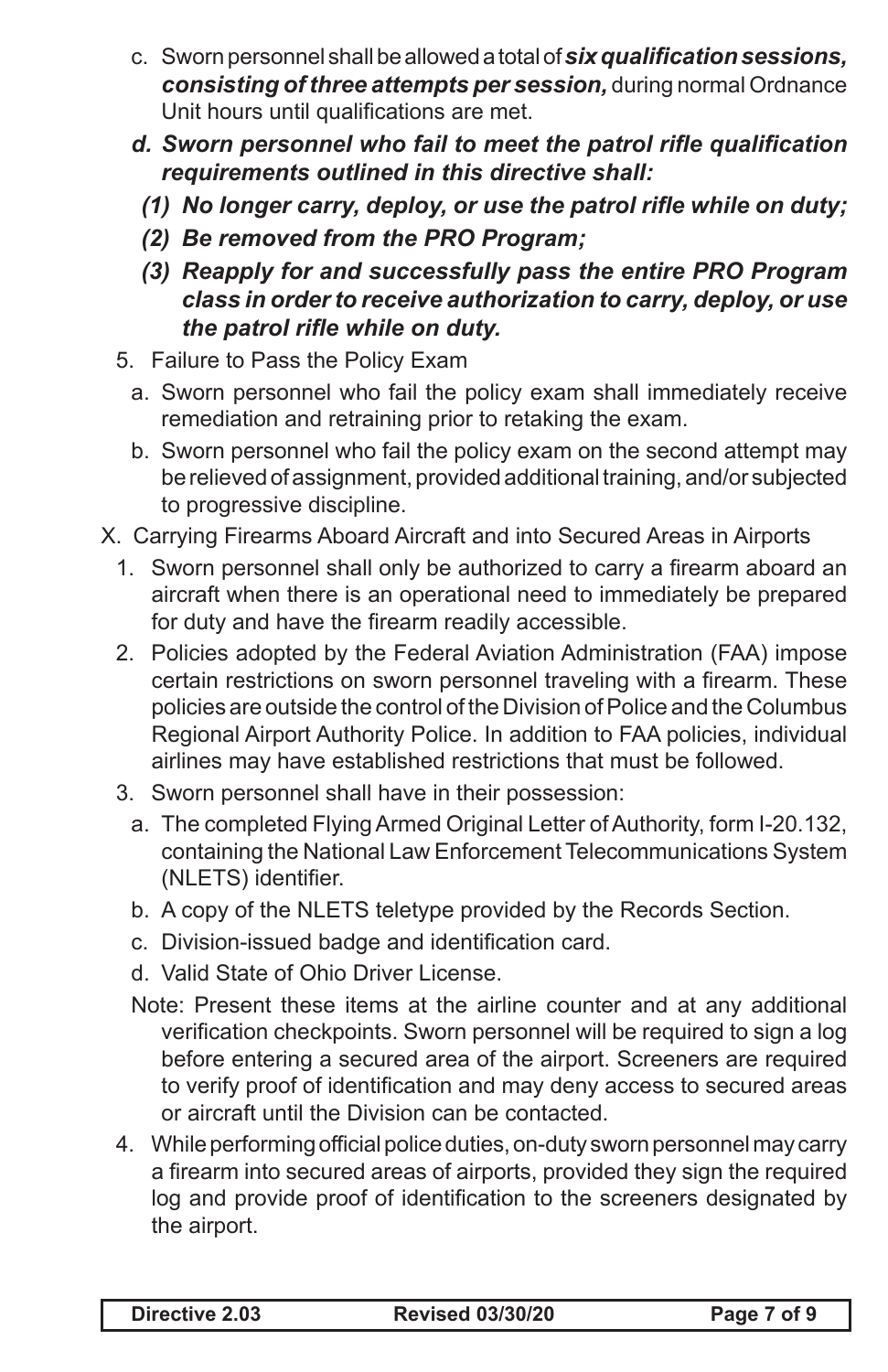- 5. To avoid problems or delays, sworn personnel transporting a firearm in checked baggage should contact the airline in advance to determine the proper procedures.
- 6. Off-duty sworn personnel shall not carry a firearm on their person into secure areas of airports or aboard an aircraft.

### **III. Procedures**

- A. Firearms Qualifications
	- 1. Ordnance Unit
		- a. Formulate firearms training and qualification standards.
		- b. Advise bureau commanders/managers of firearms training and qualification schedules.
	- 2. Bureau Commander/Manager
		- a. Ensure all sworn personnel under your command are scheduled for each phase of qualification.
		- b. After each phase, review the circumstances of each individual who has failed to successfully complete the particular phase.
		- c. Recommend appropriate remedial training or disciplinary action.
	- 3. Sworn Personnel
		- a. Attend firearms qualification phases as scheduled.
		- (1) If there is a legitimate conflict preventing attendance, advise the bureau commander/manager who approved the schedule.
		- (2) If there is no legitimate reason for failing to appear at the scheduled time, reschedule qualification times on your own time within 30 calendar days.
		- (3) Failure to qualify when physically able may result in discipline and being relieved of your firearm at the end of the year.
- B. Obtaining Authorization to Carry a *Division-Approved* Alternate and/or Off-Duty/Back-Up Firearm *or Patrol Rifle*
	- 1. Sworn Personnel
		- a. Complete a Firearms Qualifications form, S-70.102, listing the information specifictothe*Division-approvedalternateand/oroff-duty/back-up* firearm *or patrol rifle*. Forms are available from the Ordnance Unit.
		- b. Submit the *Division-approved alternate and/or off-duty/back-up* firearm *or patrol rifle* to Ordnance Unit personnel for inspection.
		- c. Qualify with the firearm on the OPOTA pistol *or patrol rifle* qualification course.